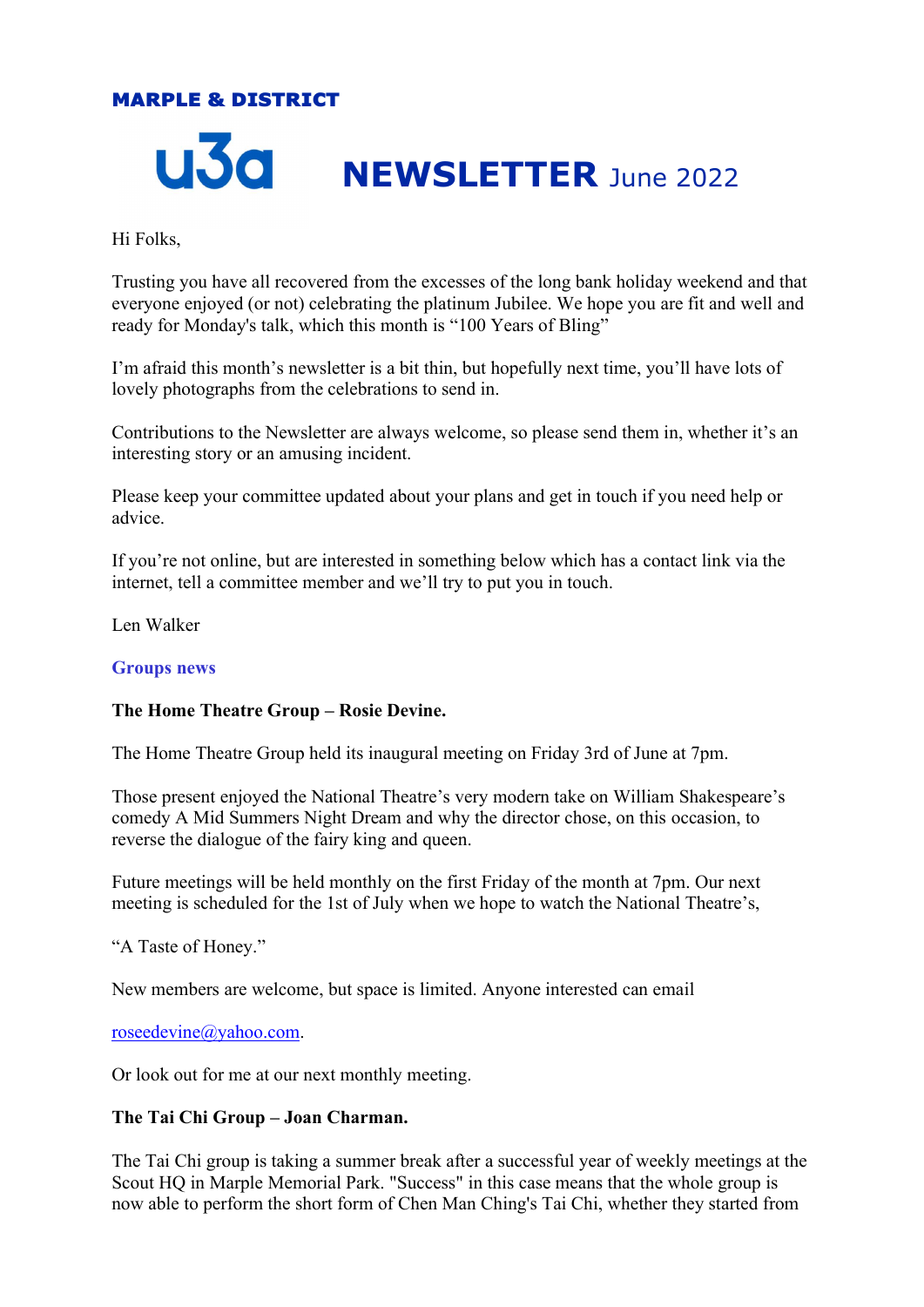scratch or from a position of hazy recollection after the long absence of classes during the pandemic. We also had a lot of fun and (we hope) improved our balance and general wellbeing.

We would love to welcome beginners to join in, but as I will need some time to organise the space and plan for a joint course of instruction, I would be grateful if you could contact me by email or telephone (0161 427 2609) to express your interest. Meetings are held weekly at 10:00 am on Wednesdays. The first meeting of the new season will be on September 7th.

## The Classical Music Group – Barbara Aldred.

Welcome to the Classical music group. We meet on the last Monday every month at 20, Compstall Road, Marple Bridge, SK6 5HH at 2:00 PM.

Mike Connelly chooses the CDs and I make the tea. If you are interested, wish to attend or for more information please contact me on

0161 355 6871

#### Cribbage For Beginners – Rosie Devine.

The earliest published rules for cribbage appeared in England in 1662. And the original game has changed very little since.

Before covid and lockdowns cribbage leagues were played from April till October in pubs the length and breadth of England, including Marple.

It's a game of tactics and a great deal of luck as to which cards you are dealt as to you winning or losing, either solo or with a partner.

If you have ever wondered how to play, and maybe win, then join the U3A Cribbage for Beginners group starting soon.

Email roseedevine@yahoo.com for further information and how to join the group.

# **Trips**

Details of any future trips will be available at the meeting on Monday  $13<sup>th</sup>$  June.

#### Last Month's Talk

#### Stranger in a Strange Land - Gill Russell.

If you were not there, you missed a treat! - a funny, but also interesting talk by Gill Russell about her time in Japan. She touched on topics from the Japanese language, road labelling, conveyor- belt carparks to the geography of Japan. One of my favourite anecdotes was her explanation of when speaking, Japanese people use the double negative idea to make a positive, leading foreigners to make all sorts of mistakes.

Thank you, Gill - very much.

Hillary Russel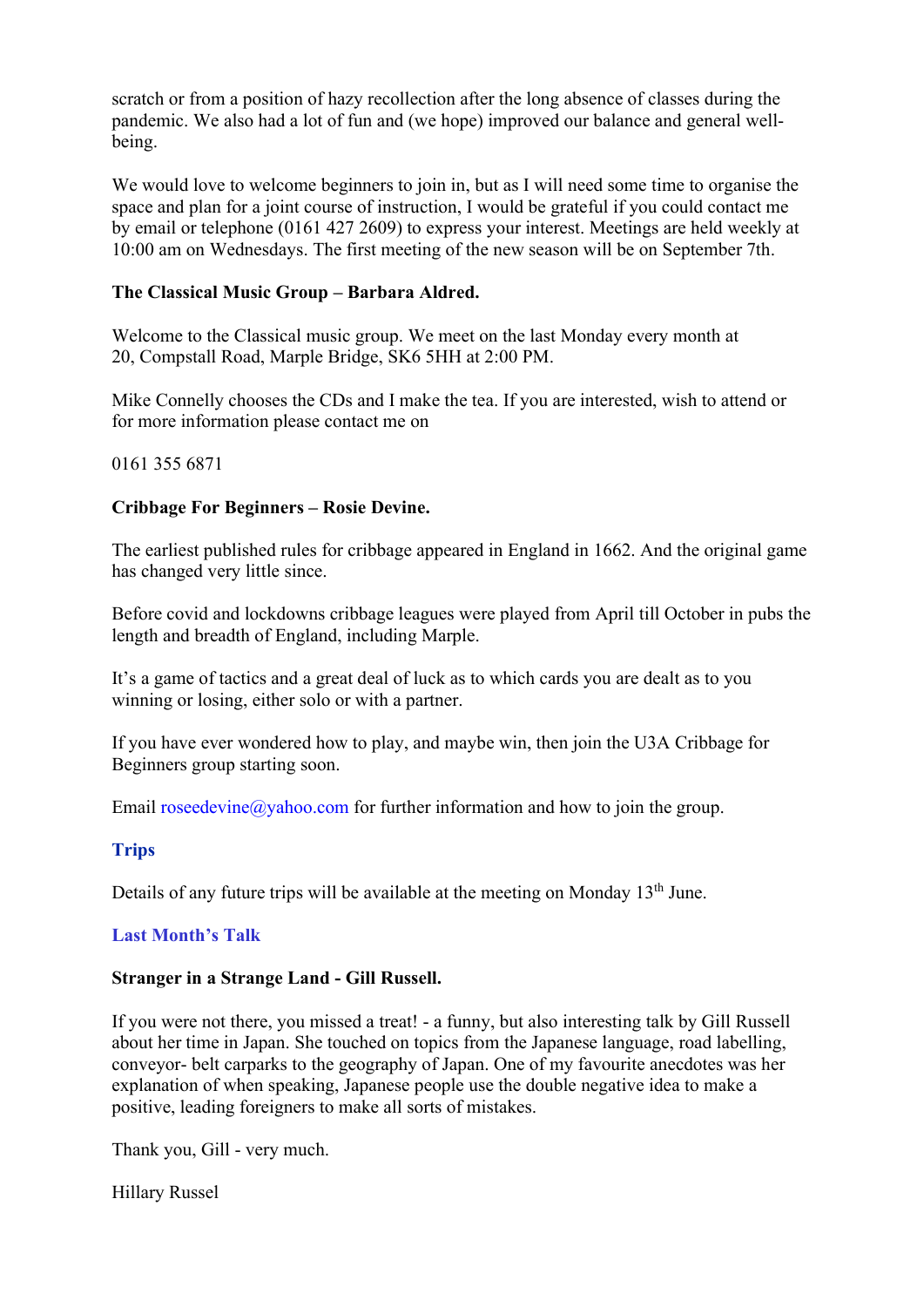# Future Speaker meetings

| $13th$ June  | John Wallace            | 100 Years of Bling   |
|--------------|-------------------------|----------------------|
| $11th$ July  | Jim Williams            | Great Imposters      |
| $8th$ August | Marylin and Alan Shalks | Life in TV and Radio |

# Members' charity.

We need a new member's charity to support. Any ideas will be voted on at a future meeting. Please forward any suggestions to me, Len Walker secretarymarple@gmail.com

## **Volunteers**

As always, we welcome any volunteers wanting to help the Marple and District U3A. There are plenty of ways people can help, for example, setting up for the meetings, or assisting with the catering. We still need an assistant "audio-visual setter upper" for Peter S to step in should he be unavailable.

## Articles

## The sport where everyone plays with a smile on their face. - Janet Graves.

I played hockey at school, with the sand stinging my legs blown across the pitch from the dunes at St. Annes. Teeth chattering in the cold. Nobody was smiling then I remember. I used to play tennis, badminton, a little squash and some snooker at college. Again, nobody smiled. So, table tennis has been a revelation. Everyone is smiling while they play. I joined the table tennis sessions in May, feeling rather rusty, but I had forgotten how much I love the game. I received a very warm welcome from the group, and after a quick reminder of the rules, I was playing doubles with a borrowed bat.

And what gentle good humour and encouragement I get each week. There's the odd murmured 'bad luck' when the ball flies off. And 'nearly' when a serve goes out. And I'm getting better every week. There's a pleasant old-world formality and charm about the whole afternoon. We introduce ourselves by first name before we play, though everyone promptly forgets them. The scoring can get creative too - but no harm done.

There are the times when we all stop and ask each other, what's the score? Who served last? Nobody can remember. No matter - we agree on a score and carry on. It is huge fun and there have been unexpected benefits. I'm fitter for a start. I can recommend bending down to pick up a ping-pong ball a couple of dozen times in an afternoon or reaching to chase it out from under a chair to get your knees working. My concentration is better too. The first couple of weeks, my partner had to 'gently' remind me I was playing, saying 'we can still win this' to stop me looking out of the window.

The first week, one player mentioned that every time you have a conversation, lights flash in your brain, so the bits between the games are as important as the game itself.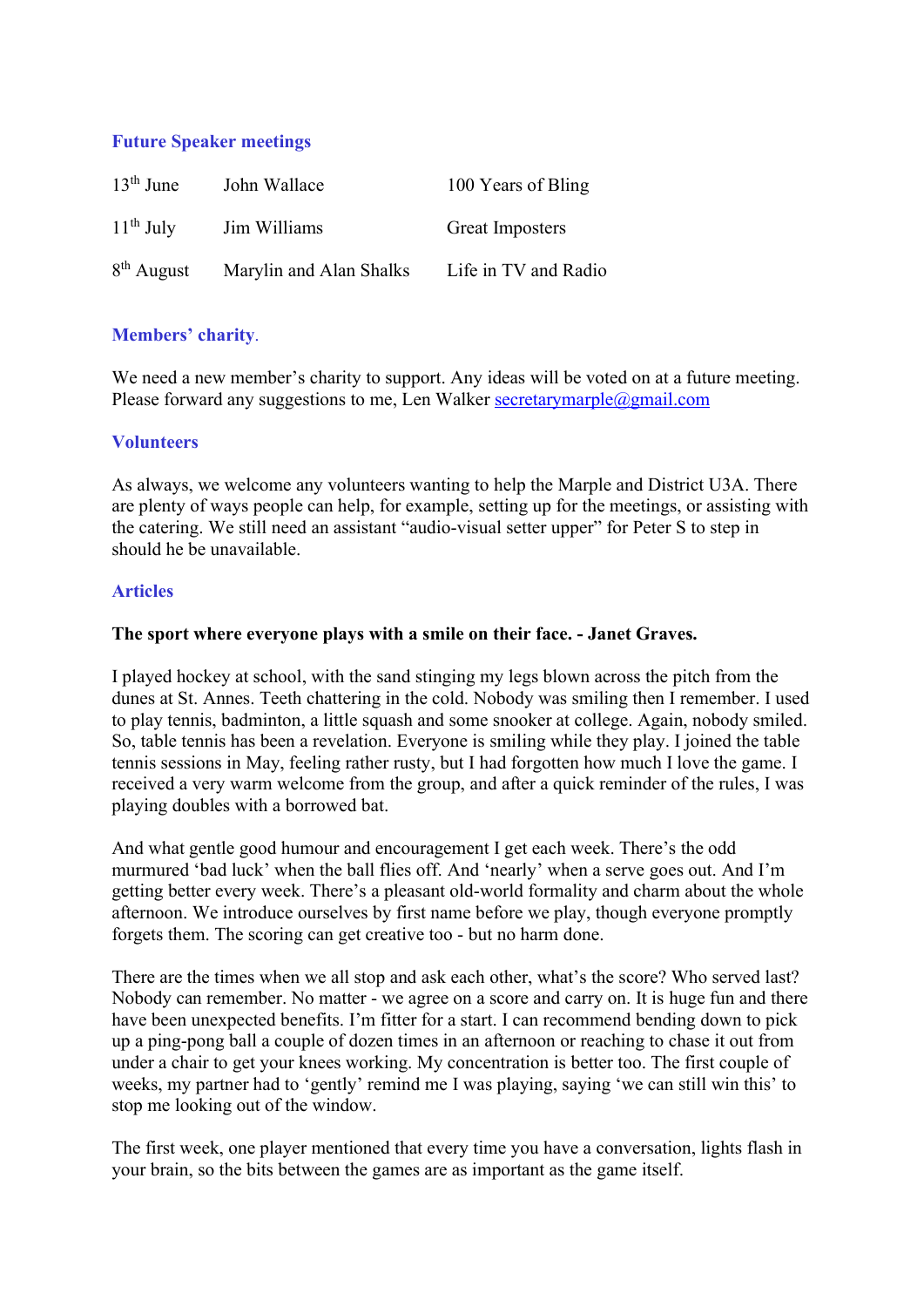There's tea brewed at two o'clock in a big brown pot, with custard creams, one each, and the pleasure of having people of your own age to chat to. We've discussed the merits of different table tennis bat holds, whether Elizabeth David's boeuf bourguignon recipe has ever been beaten, and if statins are a good or bad idea.

There are moments when I am reminded of my days at the youth club. We sit alongside the four playing tables on a line of chairs between games, and a player will ask me in passing, 'would you like to play?' It reminds me of being asked to dance - and that hasn't happened for a few decades. The good players are courteous enough not to show that they are disgruntled at having me on their side. And I've learned never to underestimate a player who walks a little 'stiffly' to the table - or is in their 90s. They will beat me hollow. In fact, there's never a dull moment in a joyous afternoon playing table tennis.

# A message from "Marple" across the pond - Chris Farnsworth.

Chris has sent a message he received from his colonial correspondent in the USA.

For a number of years, the New Mills, Marple and district Rotary Club have been friends with a Rotary Club in the USA, Broomhall R.C., Which used to be called Marple. Paul is a high person in Rotary there and though we have not met, exchange views on both sides. I enclose his latest letter, which might be of interest to the members. I would call it "Keeping up with the Colonies" but leave it to you!

 $#$ 

Chris,

 Last night, I brought the beautiful commemorative cup your club sent to mine to our weekly meeting. Everyone was admiring, and most appreciative to receive the Queen's Platinum Jubilee memento. The cup is an extraordinarily fine work and unlike anything we've seen before. This is a very considerate and generous gift for which we all thank you. Please convey our gratitude to your fellow members.

 Chris, I must confess I am an unabashed Anglophile and always have been. I guess it began when I was a boy watching movies like Mrs Miniver and Sherlock Holmes with Basil Rathbone on black-and-white TV. Also, there was an English boy in our class who was still staying with family because of the war. He was the nicest kid and made a positive impression on me.

 Some years ago, I worked at Wembley Stadium, London and got to know quite a number of people who were open to familiarizing me with English life. I enjoyed that greatly. Working with local companies and the general public at events gave me insight from a different perspective and deeper understanding. And, of course, travelling as a tourist was delightful.

My only concerning moment in England came when driving on highways, and I saw road signs that read, "Cats Eyes Removed". I thought it meant real cats. Everyone at Wembley got a big laugh at that.

I am a collector of historic signatures on letters and documents. Most are America and European from the  $18<sup>th</sup>$  and  $19<sup>th</sup>$  centuries. Among them is an invitation to the coronation of King George III addressed to a viscountess, which is uniquely signed by him. It is one of four in the world. My most cherished document is a letter from Sir Charles Darwin to an English